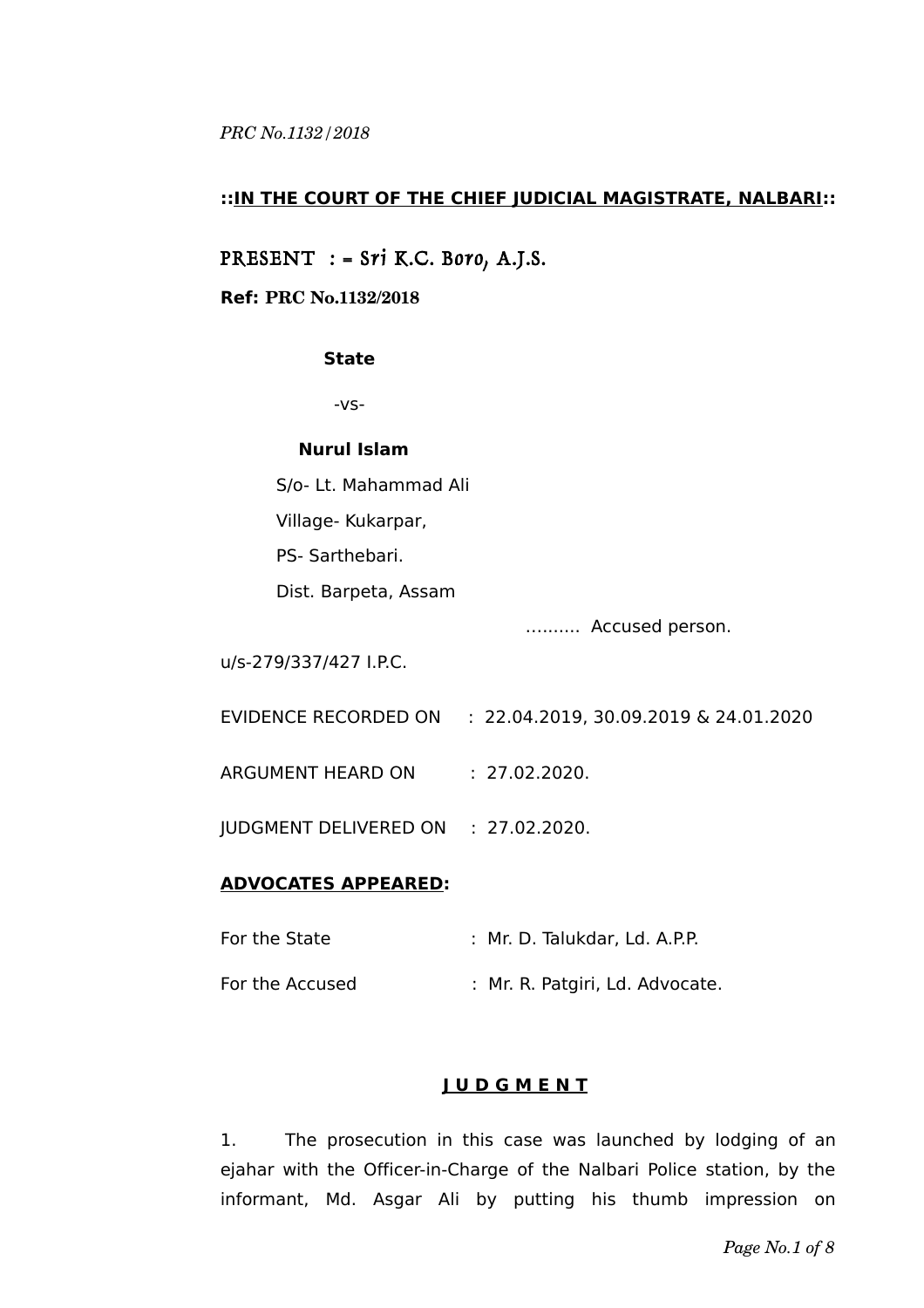06.04.2015, alleging inter-alia that on 02.04.2015, at about 10.30 am, in the morning, he was proceeding towards Nalbari from Rangia after carrying fish bucket (handi) by riding his cycle and then, on his way, at village Kairara on NH 31, he was knocked by one Honda Xcent vehicle bearing Regd. No.DL 4C AJ 4293 from the backside as a result of which his sustained injuries and his bicycle also got damaged. The informant further alleged that the driver of the above mentioned vehicle was driving the vehicle rashly and negligently. Hence, the case.

2. On receiving the case, the O.C of Nalbari P.S. registered Nalbari P.S. Case No.237/2015 u/s-279/338/427 IPC and started investigation. On completion of investigation, the I.O filed charge-sheet against accused person namely Nurul Islam u/s-279/337/427 IPC vide CS No.102/2015 dated 19.04.2015.

3. In pursuance of the process issued, the accused person appeared before the court and on his appearance the copies of the case as per the mandate of law u/s-207 Cr.P.C. were furnished to the accused person. Thereupon prima facie case was found against the accused person u/s-279/337/427 I.P.C and the substance of accusations u/s-279/337/427 I.P.C was explained to the accused person and he was asked whether he would plead guilty of the offences charged or claimed to be tried. He had pleaded not guilty and claimed to be tried.

4. During the trial, the prosecution side examined five (5) witnesses. The 313 CrPC statement of the accused person was dispensed with. The defence side declined to adduce any evidence.

5. I have heard the argument of both the sides.

## **POINTS FOR DETERMINATION**

**•** Whether the accused person, on 02.04.2015, at about 10.30 am, at Kairara, on NH 31 under Nalbari PS, in a public way, drove a Honda Xcent vehicle bearing Regd. No.DL 4C AJ 4293 in a manner so rash as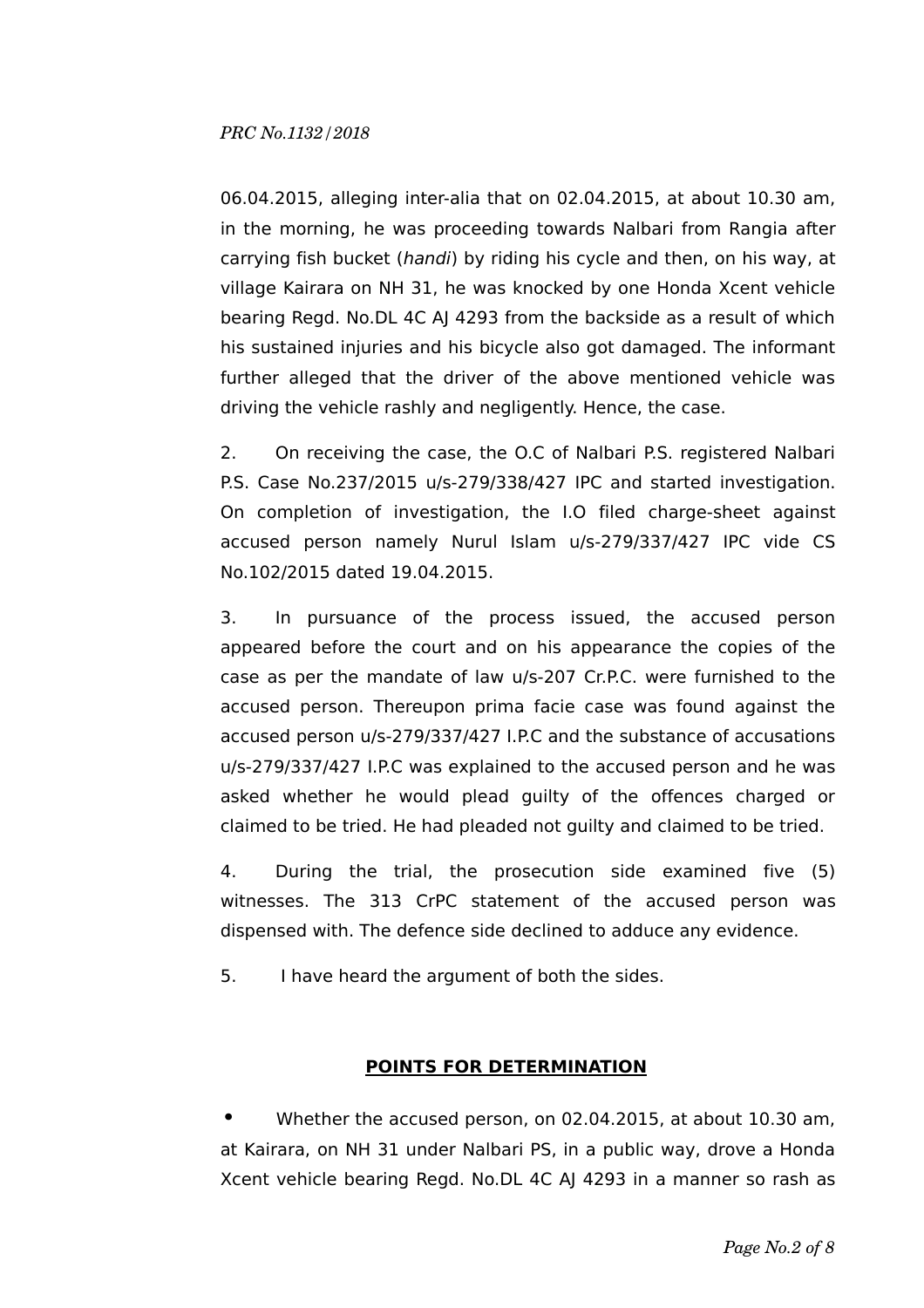to endanger human life and thereby committed an offence punishable u/s-279 I.P.C. ?

Whether the accused on the above mentioned date, time and place caused hurt to one Md. Asgar Ali by driving a Honda Xcent vehicle bearing Regd. No.DL 4C AJ 4293 so rashly as to endanger human life and thereby committed an offence punishable u/s-337 I.P.C. ?

Whether the accused on the above mentioned date, time and place, committed mischief causing loss or damage to the bicycle of the informant to the amount more than Rs.100/- after hitting the same by driving a Honda Xcent vehicle bearing Regd. No.DL 4C AJ 4293 and thereby committed an offence punishable u/s-427 I.P.C. ?

# **DECISION AND REASONS THEREOF :**

6. PW.1 is informant, Asgar Ali. He deposed that about four years ago, one day, at about 11.00 am, he was proceeding towards his residence from Rangia by riding his bicycle and then, he was knocked by a car from the backside at Kairara on NH 31. Immediately, he was taken to medical. He sustained injuries on his right leg and right hand. Police recorded his statements.

7. During cross-examination, this witness deposed that the FIR has been written by police. He does not know what is written in the FIR.

8. PW.2 is Phanindra Ch. Kalita. He deposed that he does not know either of both the sides. He does not know anything about the accident. Police obtained his signature at the time of seizing a bicycle vide Ext.1.

9. Defence declined to cross-examine this witness.

10. PW.3 is Dharani Kalita. He deposed that he does not know the informant and the accused. The accident occurred about 4-5 years ago,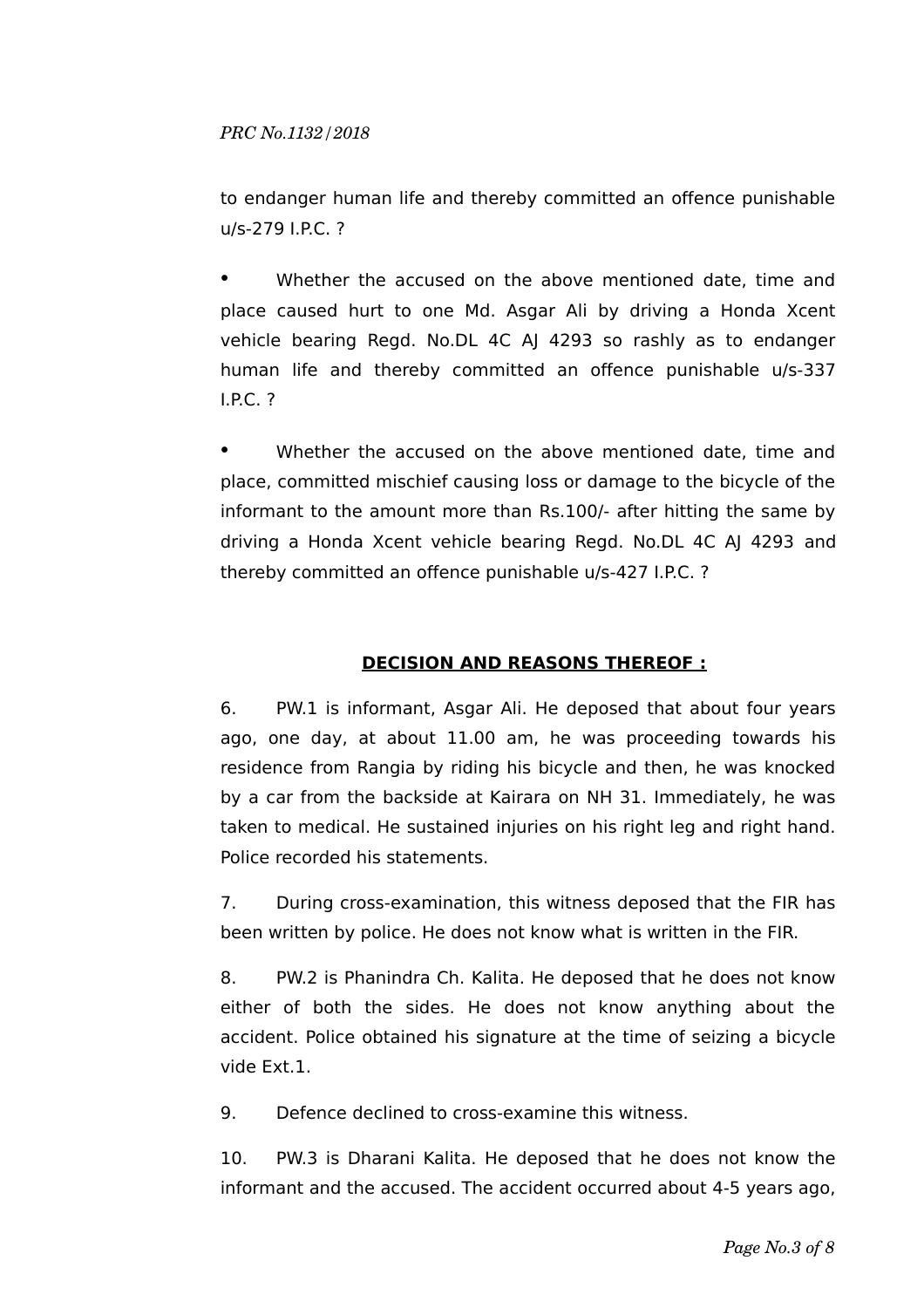on NH 31. While the informant was proceeding then the accident occurred. The victim was taken to medical. Police during the course of investigation seized a bicycle vide Ext.1.

11. Defence declined to cross-examine this witness.

12. PW.4 is Merajul Haque. He deposed that he does not know the informant and the accused. He could not remember about the accident. Police obtained his signature at the time of seizing a vehicle vide Ext.2.

13. Defence declined to cross-examine this witness.

14. PW.5 is Dadhi Kalita. He deposed that he knew the informant, but does not know the accused. About three years ago, one day, near his residence, the informant was hit by a vehicle.

15. Defence declined to cross-examine this witness.

16. These are the materials on record.

17. In view of the discussion above, before arriving to decision, I would like to put that to prove the offence u/s-279 IPC, the prosecution has to prove that the driver was reckless or negligence while driving. Similarly to prove the offence u/s-337 IPC, the driver has to be so mush rash or negligent in his driving that such act might cause endanger to public life or safety. The question posed, what shall be the degree of "rash or negligent" to engulf penal provision. Let me first, go through the definition of rash and negligent.

18. When a person, conscious of the fact that his action may cause harm or damage takes the action with utter indifference to the consequence, which may ensue from his such act, he is said to have done the act rashly. In other word, when a person who is aware of the risk, which his action involves, does that act with utter indifference to the consequence, which is action is likely to entail, such an act is a rash act. On the other hand, when a person fails to take while doing an act, such precaution, which a reasonable and prudent person is expected to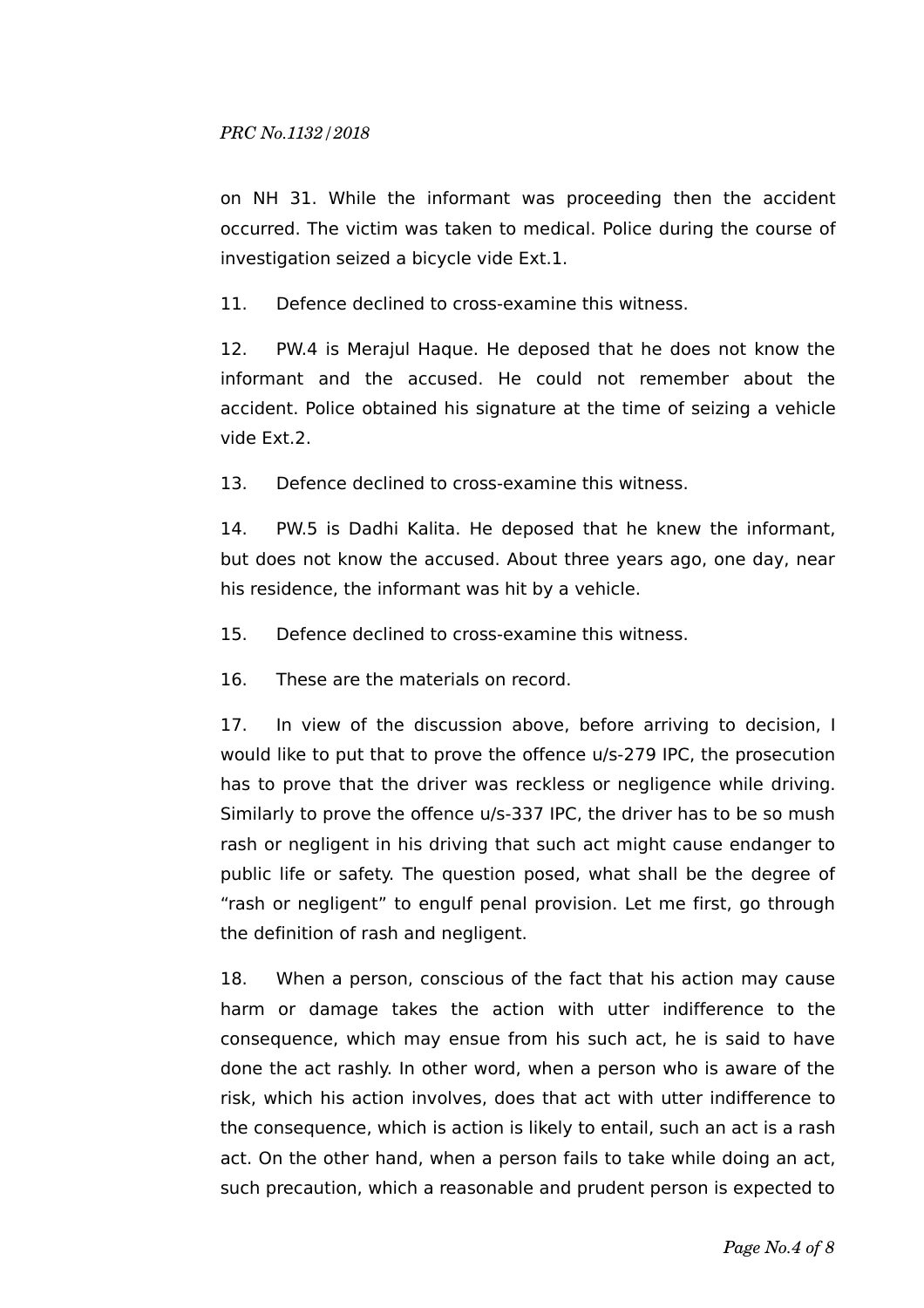take or ought to take, before doing the act, such doing of the act would amount to negligence.

19. Describing as to what is a rash and negligent act, **Hon'ble Gauhati High Court in Haider Islam vs State of Assam, reported in 2007 (1) GLT 428**, it observes as under -

"The criminal negligence lies in doing an act without taking such care, which a reasonable man would, ordinarily, do."

# **In State of Himachal Pradesh vs Mohinder Singh, 1982(2), Crimes 159 a Single Judge of the Himachal Pradesh High Court**

noted that " criminal rashness is hazarding a dangerous or wanton act with the knowledge that it is so and that it may cause an injury but without intention, to cause injury or knowledge that it will probably be caused. The criminality lies in taking the risk of doing such an act with recklessness or being indifferent as to the consequence. Reckless driving or driving in a manner dangerous to public is rashness. In order to see whether it is so the condition of the road, the amount of traffic at that time and number or persons frequently moving about an the rod or expected to be road, are some of the factors to be taken to consideration in assessing the rashness or negligence or the driver. It is duty of every man who drives a vehicle on the public road, to drive it which such a care and caution as to prevent, as far as possible, any injury to anyone."

20. Now, let us see whether the prosecution has been able to bring home the guilt of the accused person beyond all reasonable doubt. From the materials on record, it is found that PW.1 (informant) stated that on the day of the incident, while he was proceeding towards his residence from Rangia by riding his bicycle, then, at Kairara, he was hit by a car from the backside as a result of which, he sustained injuries and his bicycle also got damaged. The informant has failed to implicate the accused person in any way for hitting him. The next witnesses viz. PW.2, PW.3, PW.4 and PW.5 also did not state anything incriminating material against the accused person.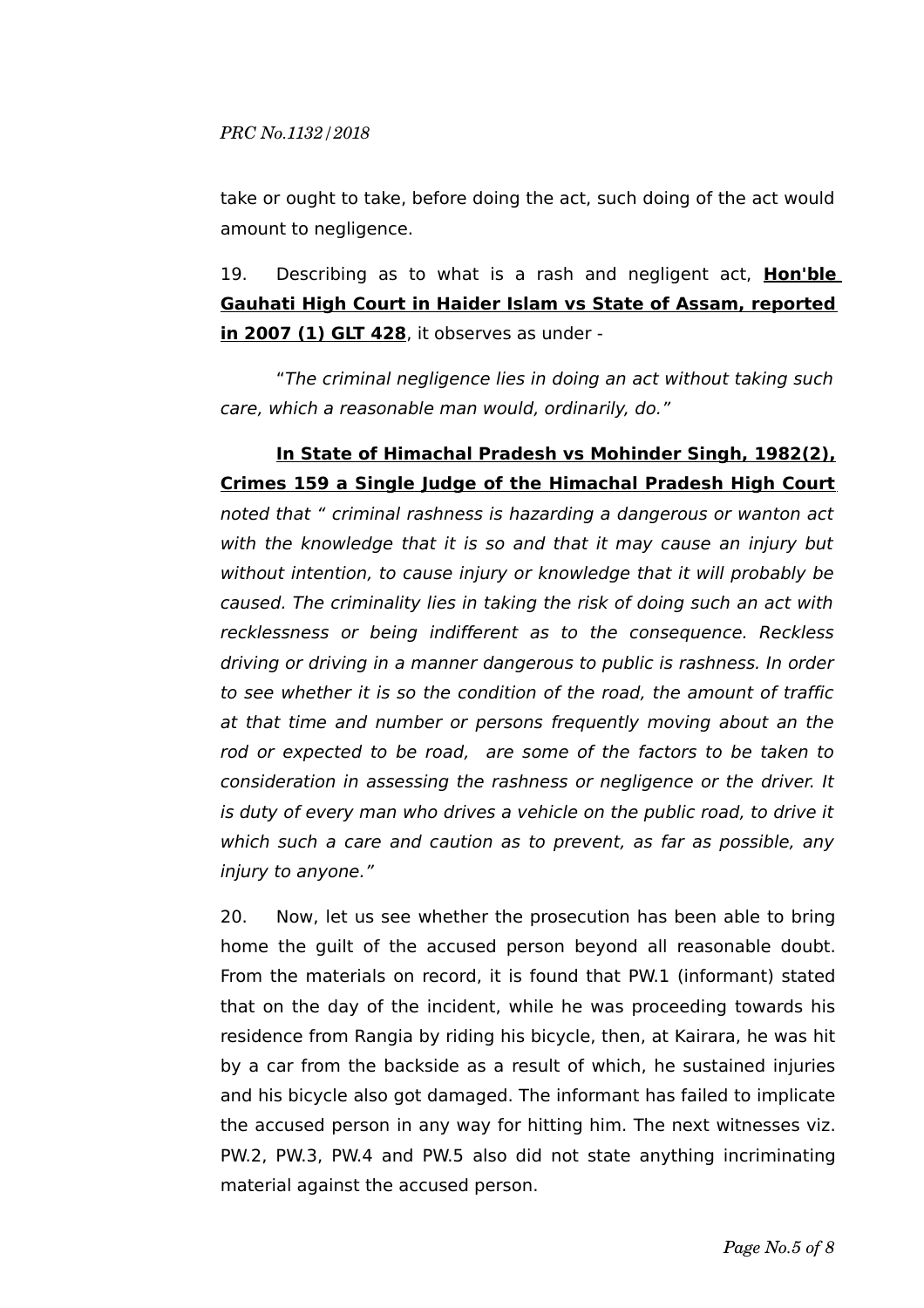21. In the instant case, the prosecution has not examined the MVI, the M.O or the I.O. The prosecution has failed to bring any other witness who could support the prosecution case.

22. The prosecution case has to stand on its own legs. The prosecution side in a case of rash and negligent driving should be able to identify the driver of the vehicle which caused the accident. There should be no ambiguity in identifying the driver of the vehicle which caused the accident. In the instant case none of the witnesses deposed that accused Nurul Islam was driving the vehicle during the accident. The elements of the testimony of the witnesses is not clear and cogent whether the vehicle bearing Regd. No.DL 4C AJ 4293 was driven in rash and negligent manner by the accused as a consequences of which the accident occurred.

23. In the instant case the prosecution has not been able to place before the court creditable and convincing evidence to show the involvement of the accused in the commission of the offences charged with to justify a conviction.

24. The court cannot form an opinion on mere conjectural hypothesis and fix liability on the accused without the offences being proved beyond all reasonable doubt.

25. In the backdrop of the entire evidence on record and taking into account the facts and circumstances of the case, the accused person namely Nurul Islam is acquitted of the offences u/s-279/337/427 I.P.C. and set at liberty forthwith.

26. Seized articles to be disposed of as per law.

27. Bail bond would be cancelled after expiry of the appellate period.

28. Judgment is written in separate sheets and delivered in open court.

Given under my hand and seal of this court on this the  $27<sup>th</sup>$  day of February, 2020.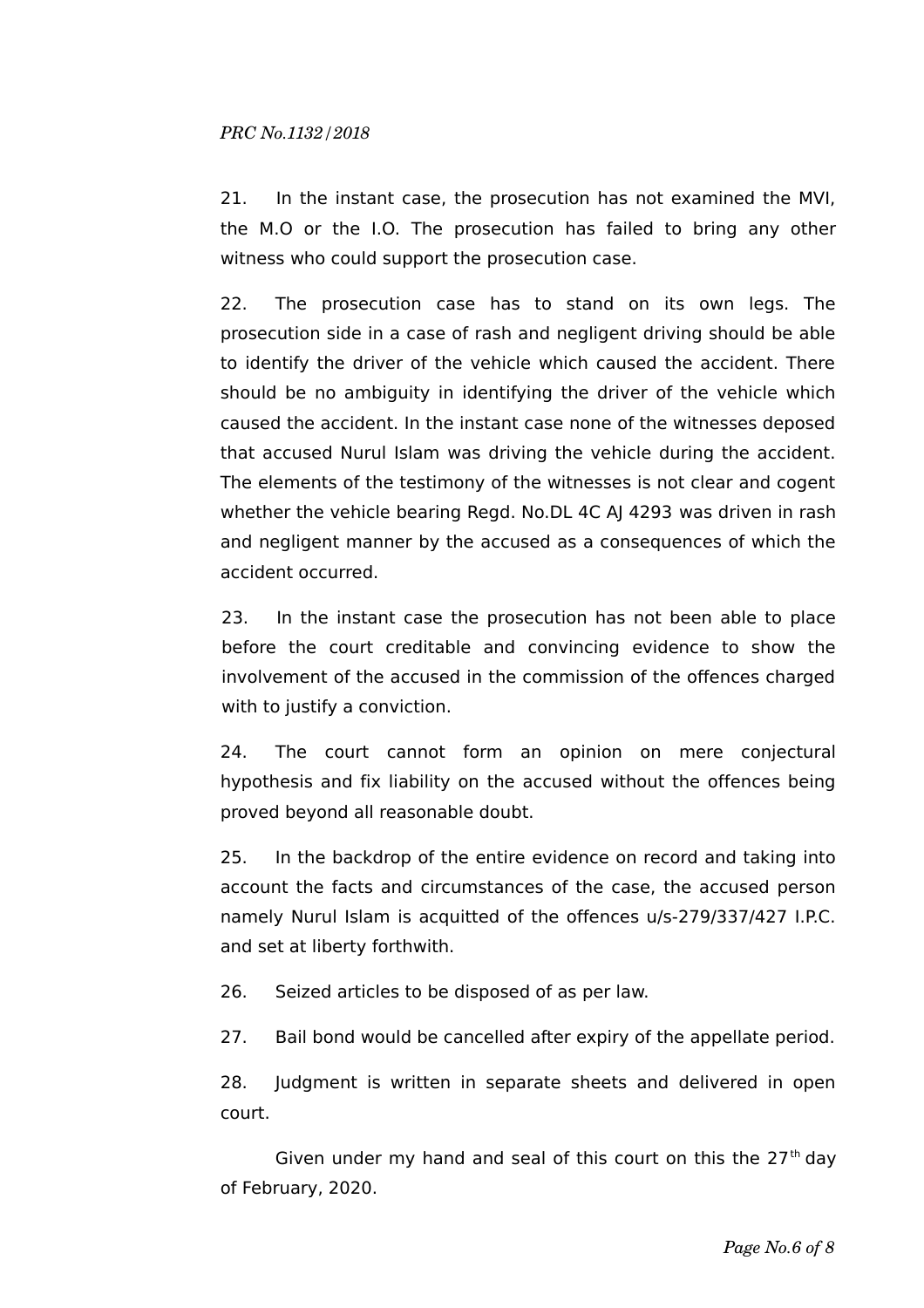**(Sri Kumud Ch. Boro)**

 **Chief Judicial Magistrate Nalbari**

Dictated and corrected by me

 **(Sri Kumud Ch. Boro) Chief Judicial Magistrate Nalbari**